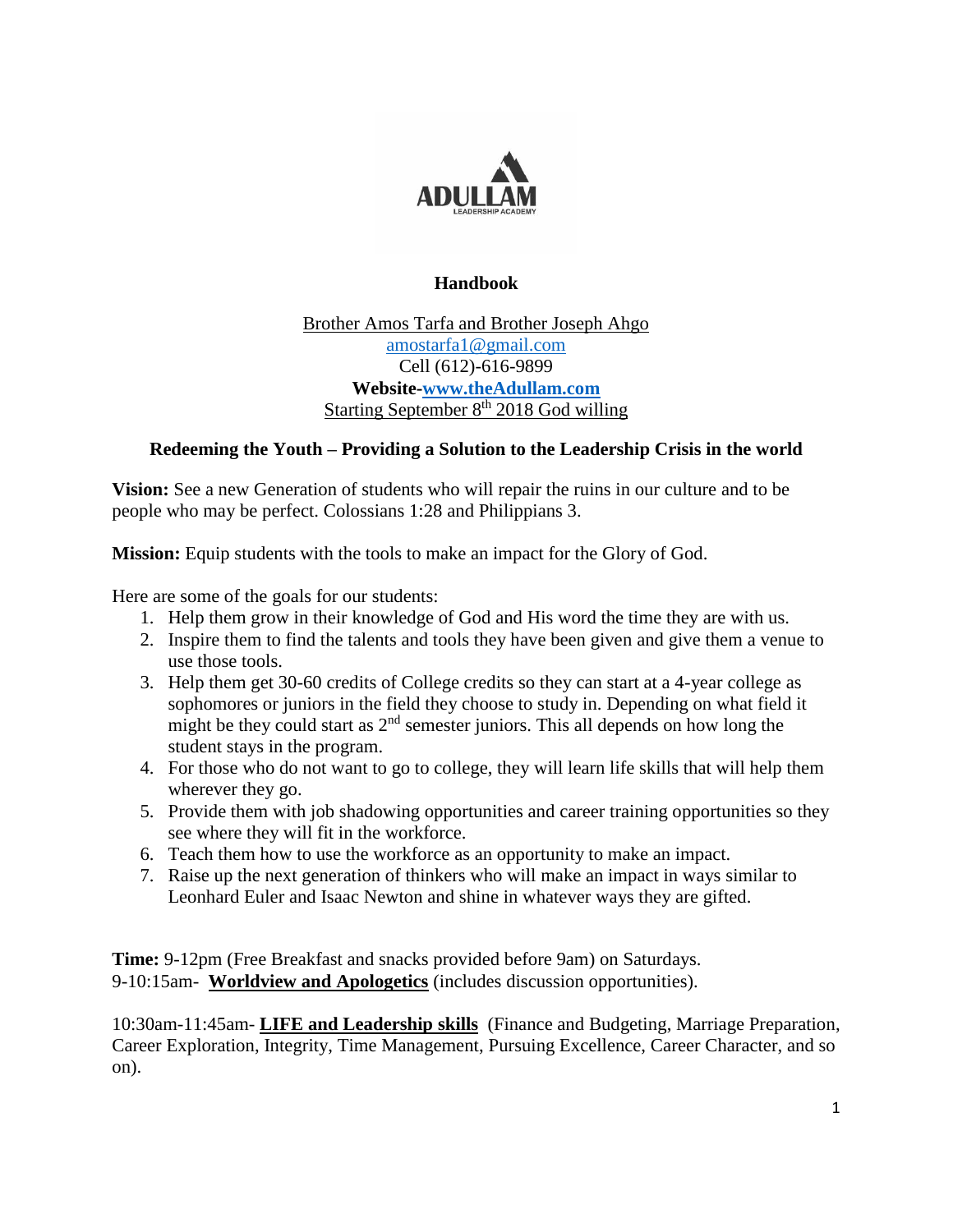#### **THE PROBLEM**

The glory of the youth as the scripture says is his strength, but where there is no vision even strength becomes a liability. This is true about situation with the youth demographic today, there seems to be a thick blanket of blackness and ignorance obscuring vision and reducing the human end to just satisfying mundane and most times negative tending desires and aspirations. This prevailing circumstance therefore calls for an urgent intervention, as not only are our youth increasingly vulnerable but most importantly goodly legacies are been eroded and still very much under threat. Any intervention may be largely ineffective if it is not done within context of when man is still youth. Scripture supplies admonition to this end: that the endeavor pursuing purpose and fellowship is best undertaken in and with youthfulness, because there comes a time when the soul would find no pleasure and that time is the period after youthfulness.

#### **SOLUTION**

Adullam is an initiative patterned after the experience of 400 people with King David at the cave of Adullam. According to scripture, every one that was in distress (people who due to some circumstance have become vulnerable), and every one that was in debt (people who feel they owe the society a great deal and are not matching these expectations), and every one that was discontented (people tired of the status quo), gathered themselves unto him; and he became a captain over them. This inadequate group of overwhelmingly young people according to later records eventually became great men of war, going on to achieve great feats in service to the nation of Israel and God.

This program aims to refocus the energies and potentials of young people to a goal bigger and beyond them i.e. to please God and fulfill purpose. The program will provide tutoring, guidance and counseling, mentoring and of course a conducive environment for the cultivation of very productive relationships between peers.

As part of requirement for a successful completion of the program, participants would be encouraged to take up jobs within the local area or engage in community service. This program would be executed in conjunction with the Fellowship of Christian Professionals and the Pathfinder's School which would be providing mentoring.

Adullam provides opportunities for companies to groom their future workers through internships and job shadowing opportunities.

#### **Schedule**

Students will also get opportunities to serve and volunteer in the community. At the end of their time in Adullam, students will be more diligent in service to others.

During the times when they are not in class, students can work on their individual college course work or at their work places. Students can also use our office space to work on their school work or vision casting projects. Students will be assigned to a coach who will monitor their progress in academic and career studies.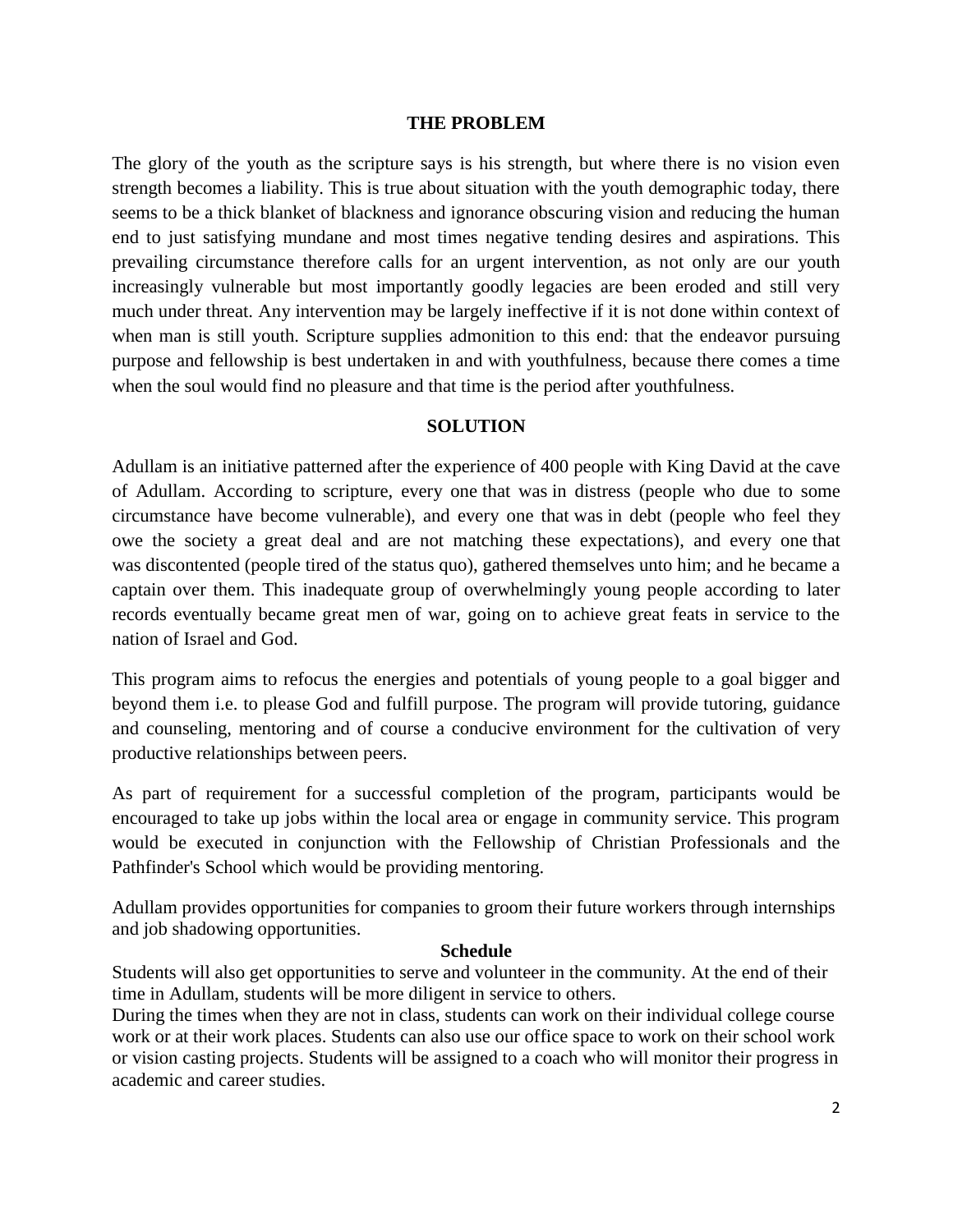| <b>ACADEMIC</b>          | <b>LIFE SKILLS</b>            | <b>CAREER</b>          | <b>SCHOOL</b><br>OF           |
|--------------------------|-------------------------------|------------------------|-------------------------------|
| <b>OPTION</b>            |                               | <b>GUIDANCE</b>        | <b>MINISTRY</b>               |
| Whether students are     | <b>Students</b><br>will learn | We will seek to help   | <b>Students</b><br>will<br>be |
| taking formal classes    | how to budget, how            | students learn more    | equipped in their faith       |
| through the accredited   | the Government and            | about professions that | as they take courses          |
| platform<br>online<br>we | taxes work and other          | suit the skill set God | from the School of            |
| provide or not,<br>we    | important issues.             | has given them.        | Ministry. They will           |
| encourage students to    | We will cover                 | We will go through     | learn lessons from all        |
| have part-time jobs.     | Finance courses from          | different career       | parts of the Bible.           |
|                          | Dave Ramsey.                  | guidance materials as  |                               |
| The LuMerit Scholar      | Students will also be         | well as personality    |                               |
| Program provides         | available during their        | tests.                 |                               |
| online accredited        | free time to volunteer        | Job shadowing          |                               |
| courses our students     | and help people in the        | opportunities will be  |                               |
| can take.                | community.                    | provided through the   |                               |
| https://lumerit.com/for- | Entrepreneurship is           | Fellowship of          |                               |
| students/                | part of what they will        | Christian              |                               |
|                          | learn.                        | Professionals.         |                               |
| Students can simply      |                               |                        |                               |
| use CLEP tests as well.  |                               |                        |                               |
|                          |                               |                        |                               |

Adullam Leadership Academy provides an opportunity for young people to be equipped with tools in worldview and apologetics as well as Life skills and leadership skills to navigate the times Students will have the opportunity to see what their gifting is and how they can use it for the Glory of God. They can spend time in either the one semester option (15 weeks) or 2 semester option seeking out more of God's plan for their lives.

### **Who can apply?**

### **APPLICATION PROCESS**

Application into this program is open to independent students who are in high school/secondary education or those who have recently completely high school whether they are in college or not. Because of the intensive nature of the program maturity, independence, integrity and motivation are essential qualities for applicants.

# **What do we need from you?**

Apart from filling out the online application form, the following are required and can be uploaded:

- a. An official confirmation of high school/secondary education grades
- b. A reference letter from your school or pastor confirming you are willing to learn.
- c. A personal statement- Why do you want to attend Adullam?
- d. Consent note/letter from parents or legal guardian- for those younger than 18.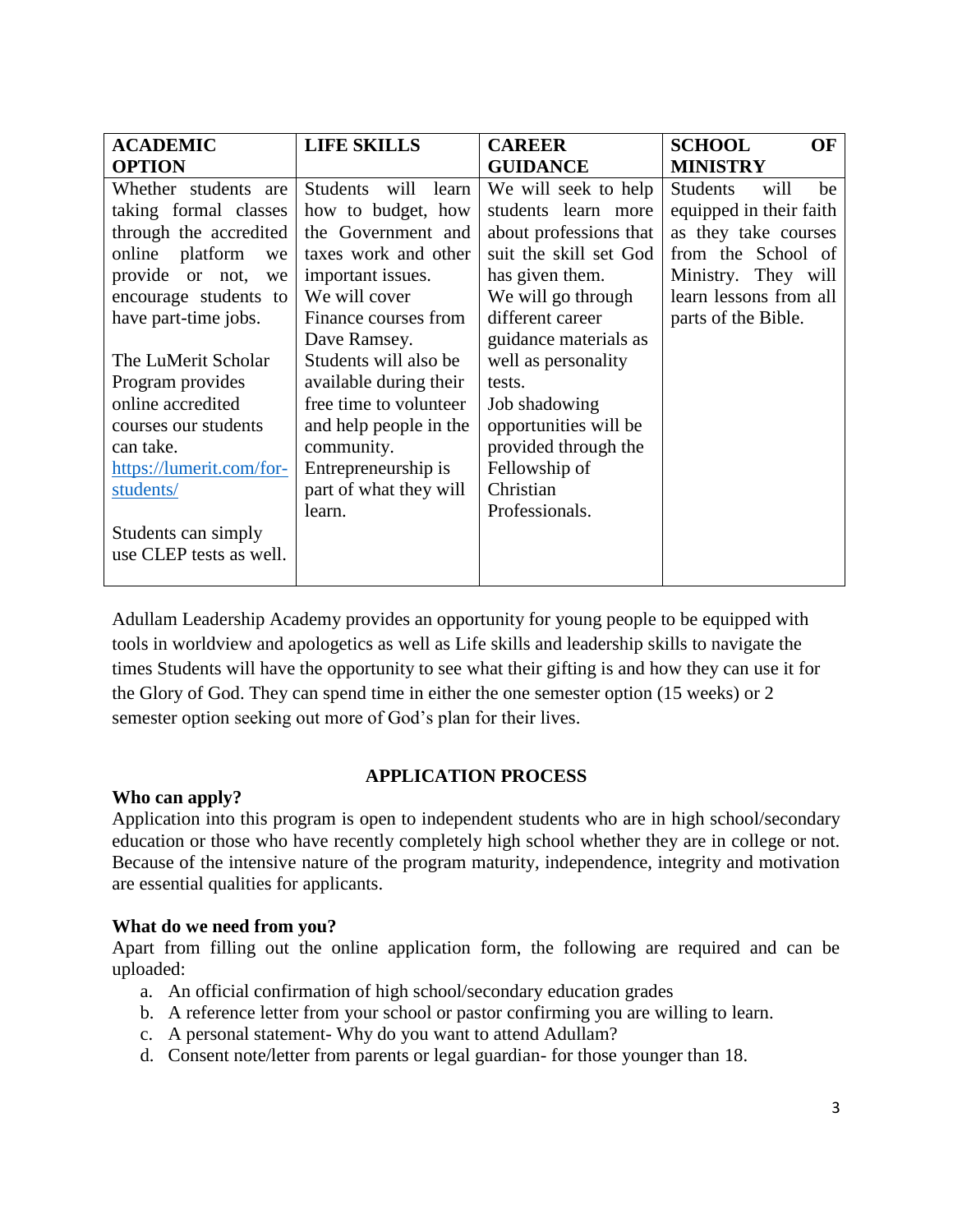# **Organizations that will be involved in this endeavor**

- 1. LuMerit Scholar Education Program
- 2. Fellowship of Christian Professionals- Mission focused organization.
- 3. Emmaus House Ministry- Providing Housing and Mentoring
- 4. Pathfinders School of Ministry
- 5. Learning Institute For Excellence (LIFE)- Academic Coaching and Tutoring.
- 6. LIFE Leadership Institute
- 7. Wilderness Trips for Men provided by Legacy Ministries.
- 8. Missions Trip Organization

In the winter, we will be providing grocery delivery and shoveling to the seniors in the community and others who need these services.

We expect students to get up early everyday to spend time in prayer and in the word. 6am is a good time to get up but we recommend earlier if possible.

All the other times when students don't have ministry classes, they can get involved in various things:

- 1. They can seek service opportunities
- 2. They can work at a local business
- 3. They can mentor younger students in the twin ports.

This program provides opportunities for True friendships- Friendships that will go beyond the duration of the program.

### **OPTIONAL Missions Trip to Nigeria**

Students have the option to go on missions trips. We have an opportunity to do some work in Nigeria. In the summer, students can have the option to go on a trip oversees to serve and learn about other countries. We also have some contacts and service projects we can get involved with in countries like Kenya, Tanzania, Malawi, England and a few other countries. We will have options for trips over the December break as well.

# **LONG TERM PLAN- Housing and Boarding Option**

Students who come from out of town can seek housing. We welcome students from other states in the United States and eventually from other countries.

*The college students can seek a spot at the housing provided by Emmaus House Ministries.* 

There will also be a full time boarding school for those who don't have a place to stay.

### **Tuition**

The cost is \$1500/Semester. However opportunities for scholarships and financial aid will be available. Please email us for more details on tuition.

### **Online**

For those out of town who will like to participate, they can tune in to the webinar.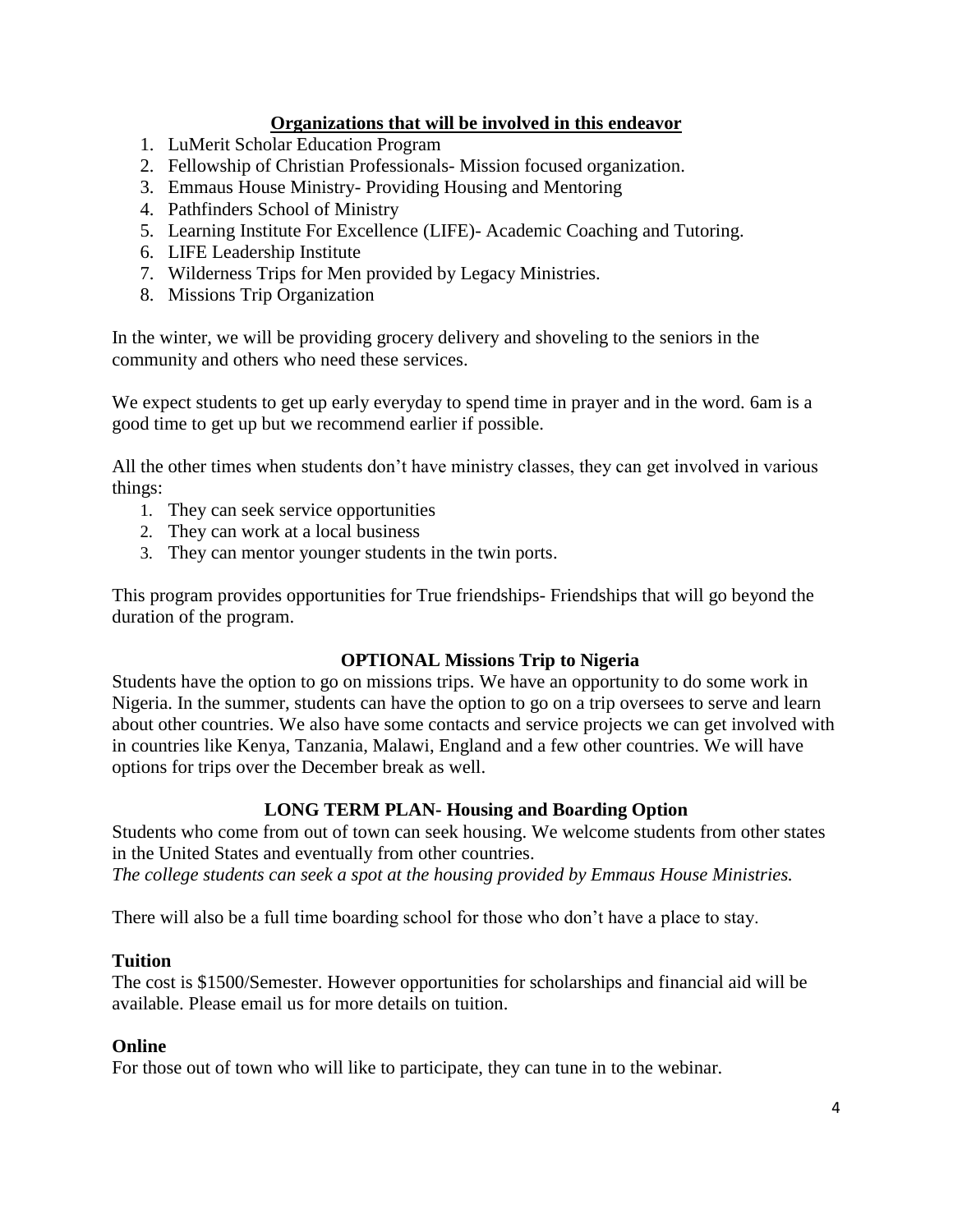## **Curriculum**

Here are a few of the books and tools we will be using-Hillsdale College Resources- Videos and Lectures Omnibus Tools for Mastering Mathematics Course- Amos Tarfa and Nathan Jersett Program

# **Donations**

Families are welcome to donate towards the tuition for other students and also to help with taking care of certain costs for the school.

# **Scholarships and Financial Aid**

Please let us know if you will need financial support.

# **Retaking the ACT**

One of the advantages of taking some time off is that students can retake the ACT, possibly score higher and then get scholarships to attend the 4-year college they will like to transition to.

# **Here are some concepts that will be covered-**

**Worldview/Apologetics** Why Jesus? Science and Christianity Philosophy and Christianity Fundamentals of the Faith **Life and Leadership Skills** Budgeting and Finance Character Integrity Innovation Entrepreneurial Inspiration Time Management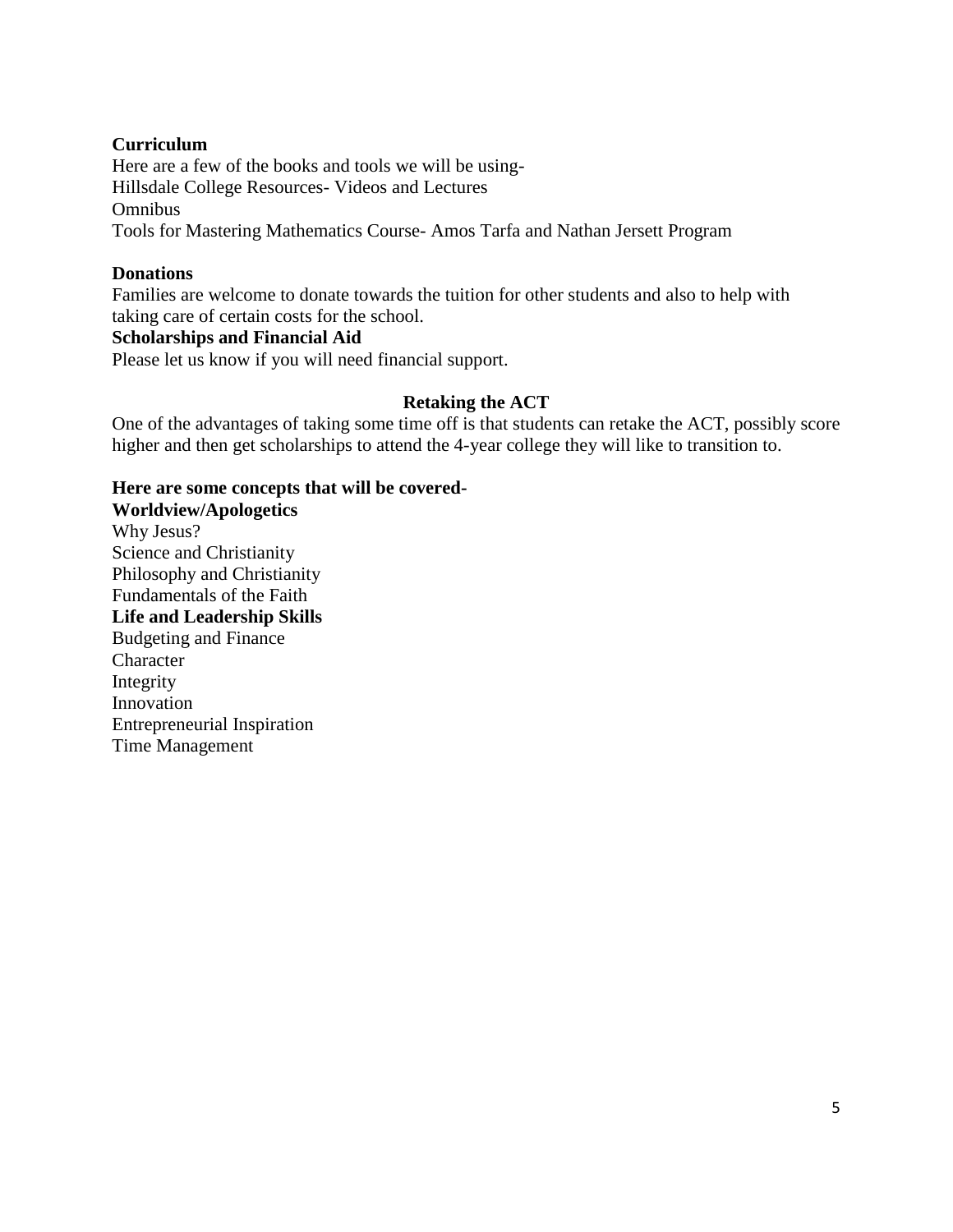# **THE CLEP OPTION**

For students who will rather use the CLEP option to get college credits, we will work to give them a structure and a plan that will enable them to excel on their CLEP exams.

**Students who are in middle school and high school can also join this part of the program if they are ready to do CLEP testing.** After students review the topics from the courses below, they should be able to take the CLEP test and if they succeed on the test, they can receive college credit. We plan to teach the students what they need to master for each subject which means they will be more than ready for any test on the subject matter. Our Goal is not to teach to the test but instead to teach for mastery. **This option will help students save but it will also provide them with a Biblical perspective on several issues.**

We believe this is a much cheaper and efficient option as students work day jobs during the week.

| <b>Composition and Literature</b>             |                                |  |
|-----------------------------------------------|--------------------------------|--|
| American Literature- 3 College credits        | 3 College Semester Hours       |  |
| Analyzing and Interpreting Literature         | 3 College Semester Hours       |  |
| <b>College Composition</b>                    | 6 College Semester Hours       |  |
| <b>College Composition Modular</b>            | 3 or 6 College Semester Hours  |  |
| <b>English Literature</b>                     | 3 College Semester Hours       |  |
| Humanities                                    | 3 College Semester Hours       |  |
| <b>Foreign Languages</b>                      |                                |  |
| French Language                               | up to 6 College Semester Hours |  |
| German Language                               | up to 6 College Semester Hours |  |
| Spanish Language                              | up to 6 College Semester Hours |  |
| <b>History and Social Sciences</b>            |                                |  |
| <b>American Government</b>                    | 3 College Semester Hours       |  |
| History of the United States I                | 3 College Semester Hours       |  |
| History of the United States II               | 3 College Semester Hours       |  |
| Human Growth and Development                  | 3 College Semester Hours       |  |
| <b>Introduction to Educational Psychology</b> | 3 College Semester Hours       |  |
| Principles of Macroeconomics                  | 3 College Semester Hours       |  |
| Principles of Microeconomics                  | 3 College Semester Hours       |  |
| <b>Introductory Psychology</b>                | 3 College Semester Hours       |  |
| <b>Introductory Sociology</b>                 | 3 College Semester Hours       |  |
| Social Sciences and History                   | 6 College Semester Hours       |  |
| Western Civilization I: Ancient Near East to  | 3 College Semester Hours       |  |
| 1648                                          |                                |  |
| Western Civilization II: 1648 to the Present  | 3 College Semester Hours       |  |
| <b>Science and Mathematics</b>                |                                |  |
| <b>Biology</b>                                | 6 College Semester Hours       |  |
| Calculus-                                     | 4 College Semester Hours       |  |
| Chemistry                                     | 6 College Semester Hours       |  |
| College Algebra                               | 3 College Semester Hours       |  |
| <b>College Mathematics</b>                    | 6 College Semester Hours       |  |
| <b>Natural Sciences</b>                       | 6 College Semester Hours       |  |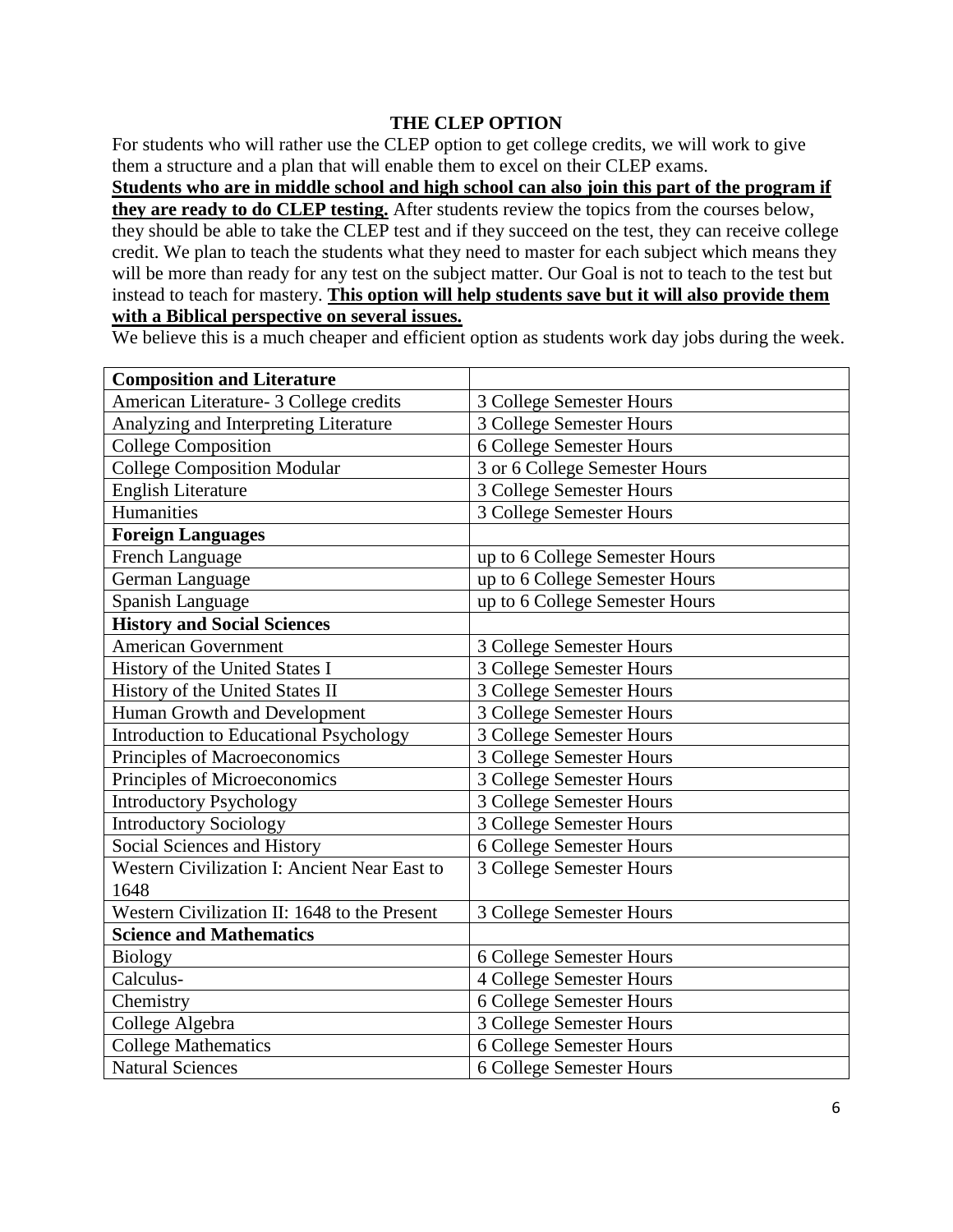| Precalculus                                  | 3 College Semester Hours |
|----------------------------------------------|--------------------------|
| <b>Business</b>                              |                          |
| <b>Financial Accounting</b>                  | 3 College Semester Hours |
| <b>Information Systems and Computer</b>      | 3 College Semester Hours |
| Applications                                 |                          |
| <b>Introductory Business Law</b>             | 3 College Semester Hours |
| Principles of Management                     | 3 College Semester Hours |
| Principles of Marketing                      | 3 College Semester Hours |
| <b>EXTRA</b>                                 |                          |
| <b>Communications- Public Speaking</b>       |                          |
| Introduction to the Bible                    |                          |
| <b>Exploring Careers and Financial Peace</b> |                          |

For more information on the CLEP test, please visit- <https://clep.collegeboard.org/>

### **Job Opportunities- Teach the students to be Entrepreneurs-**

These college students will work for the enterprises they start or the ones we own. These could help to fund the school.

- Moving Company
- Gym
- Hot chocolate store
- Gas Stations
- Dry cleaning
- Hair saloon / Barbershop
- Sports Centers/Coaching
- Math and Science Tutoring Centers
- Tutoring Centers
- Grocery Stores
- Banks
- Car Wash and Car Detailing
- Janitorial Services
- Carpentry
- Renovation Services
- Lawn Mowing
- Hospital
- Radio Station
- Recycling
- Art and Crafts
- Real Estate
- Hospitality- Hotel for families
- Machine Shop
- Car Dealership
- Defense
- Hospitals/Health care facilities
- Hot Chocolate company